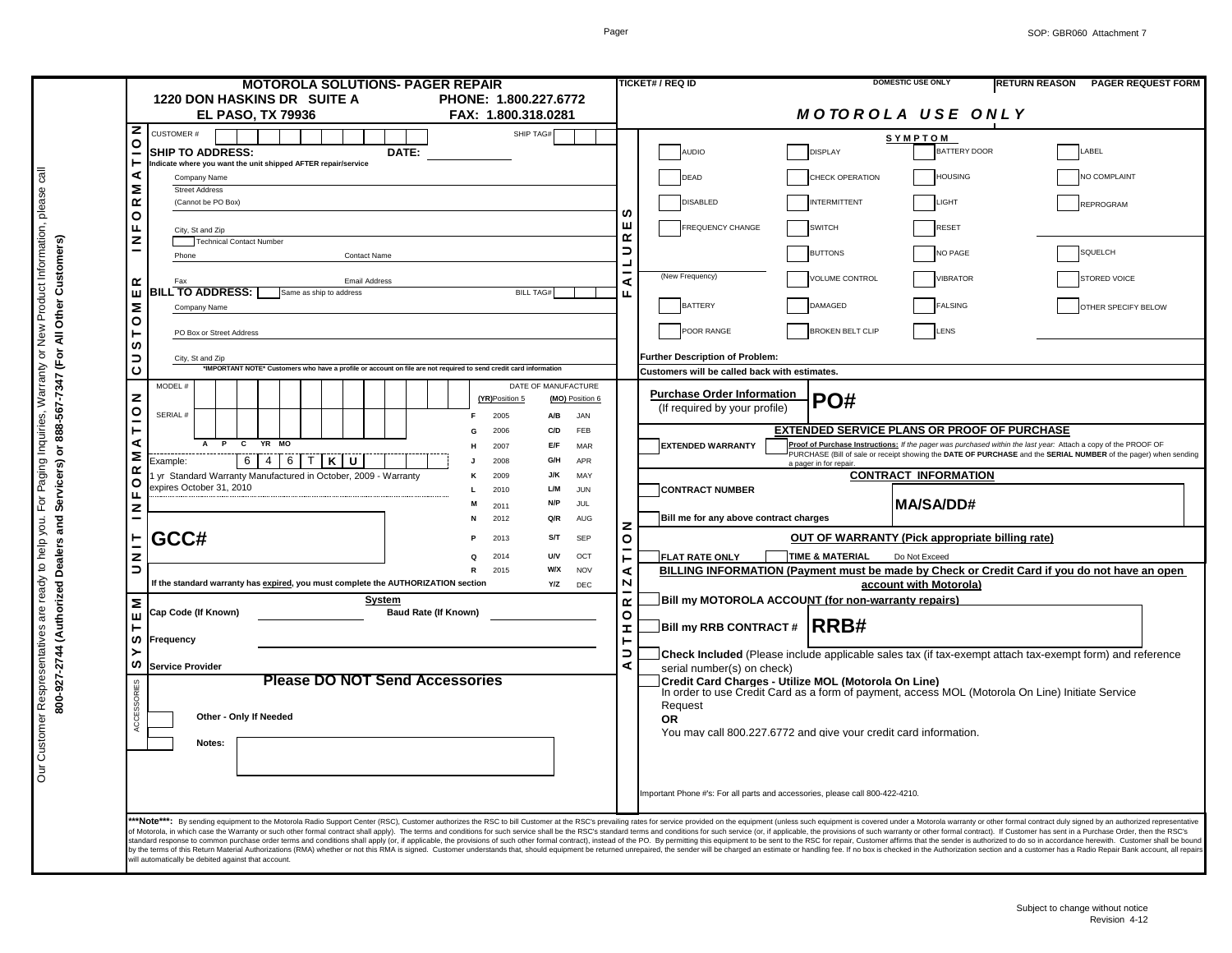|                    | Customer#                   |  |
|--------------------|-----------------------------|--|
| z                  | <b>Ship Tag</b>             |  |
|                    | <b>Date</b>                 |  |
| MATIO              | <b>Company Name (Ship)</b>  |  |
|                    | <b>Address (Ship)</b>       |  |
| $\alpha$           | City ST Zip (Ship)          |  |
| $\circ$<br>Щ       | <b>Techincal Contact</b>    |  |
| z<br>╾             | Phone                       |  |
| $\alpha$           | <b>Contact Name</b>         |  |
| ш                  | <b>FAX</b>                  |  |
| Σ<br>$\circ$       | <b>Email Address</b>        |  |
| $\vdash$           | <b>Bill Tag</b>             |  |
| S<br>$\Rightarrow$ | <b>Company Name (Bill)</b>  |  |
| $\mathbf C$        | <b>Address (Bill)</b>       |  |
|                    | City ST Zip (Bill)          |  |
| <b>UNIT</b>        | <b>Model Number</b>         |  |
| <b>INFO</b>        | <b>Serial Number</b>        |  |
|                    | GCC#                        |  |
|                    | Cap Code (If Known)         |  |
| SYSTEM             | <b>Baud Rate (If Known)</b> |  |
|                    | <b>Frequency</b>            |  |
|                    | <b>Service Provider</b>     |  |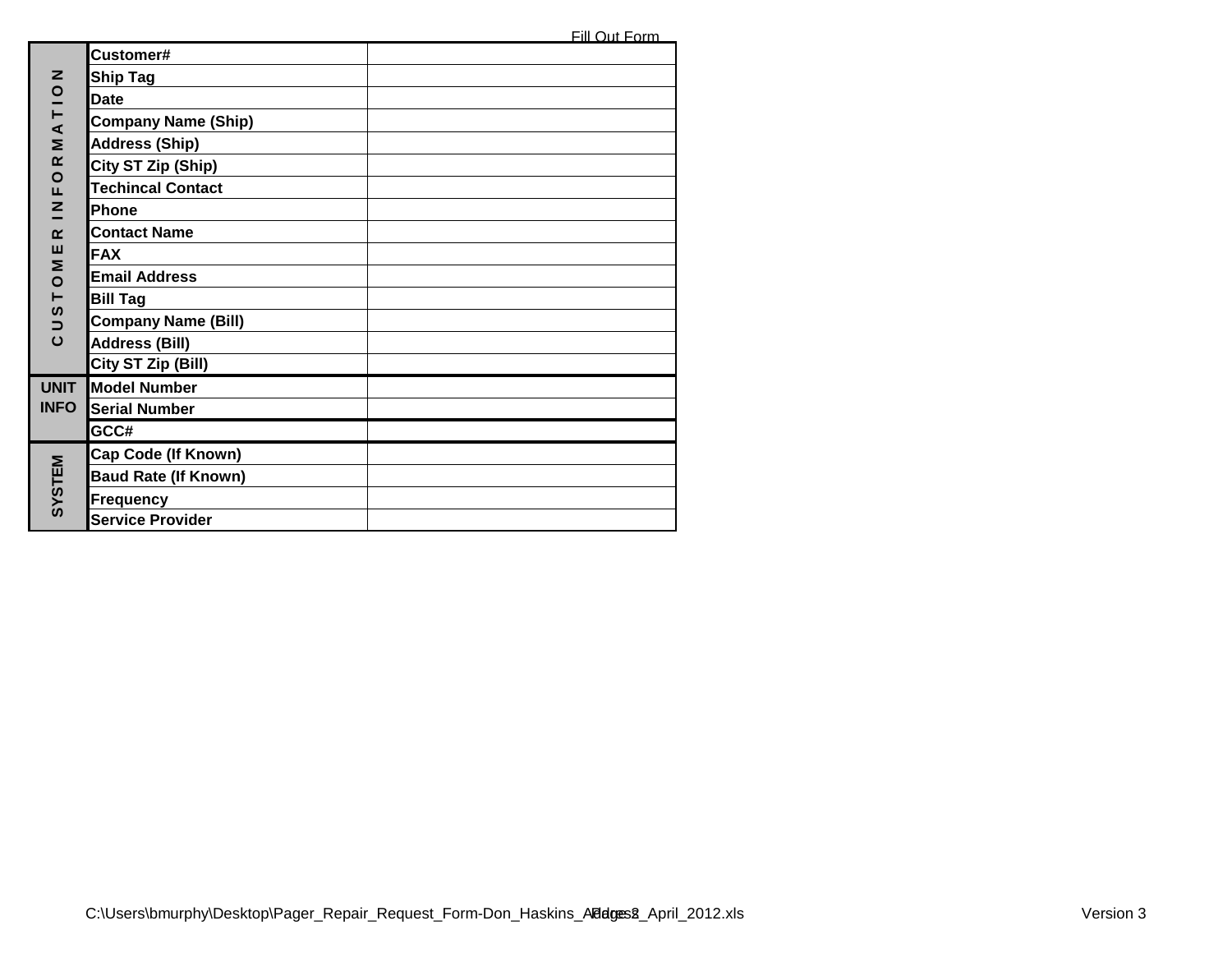| v.                  |                                       |  |
|---------------------|---------------------------------------|--|
| ш                   | <b>None</b>                           |  |
| $\alpha$            | <b>Clip</b>                           |  |
| $\circ$<br>ທ        | <b>Holster</b>                        |  |
| ທ                   | <b>Charger</b>                        |  |
| ш                   | <b>Date Code</b>                      |  |
| CC                  | <b>Battery</b>                        |  |
| ⋖                   | <b>Other</b>                          |  |
|                     | A: Audio                              |  |
|                     | <b>B</b> : Dead                       |  |
|                     | <b>B1: Disabled</b>                   |  |
|                     | <b>C: Frequency Change</b>            |  |
|                     | <b>New Frequency</b>                  |  |
|                     | D: Battery                            |  |
|                     | E: Poor Range                         |  |
|                     | <b>F: Display</b>                     |  |
|                     | <b>G: Check Operation</b>             |  |
|                     | H: Intermittent                       |  |
|                     | I: Switch                             |  |
|                     | <b>11: Buttons</b>                    |  |
|                     | J: Volume Control                     |  |
| Σ                   | K: Damaged                            |  |
| $\circ$<br>$\vdash$ | K1: Broken Belt Clip                  |  |
| $\mathbf{a}$        | K2: Battery Door                      |  |
| $\geq$              | <b>L: Housing</b>                     |  |
| ທ                   | M: Light                              |  |
|                     | <b>N: Reset</b>                       |  |
|                     | O: No Page                            |  |
|                     | P: Vibrator                           |  |
|                     | Q: Falsing                            |  |
|                     | R: Lens                               |  |
|                     | S: Label                              |  |
|                     | <b>U: No Complaint</b>                |  |
|                     | W: Reprogram                          |  |
|                     | Reprogram to                          |  |
|                     | X: Squelch                            |  |
|                     | Z: Stored Voice                       |  |
|                     | Other                                 |  |
|                     | <b>Further Descrition of Problems</b> |  |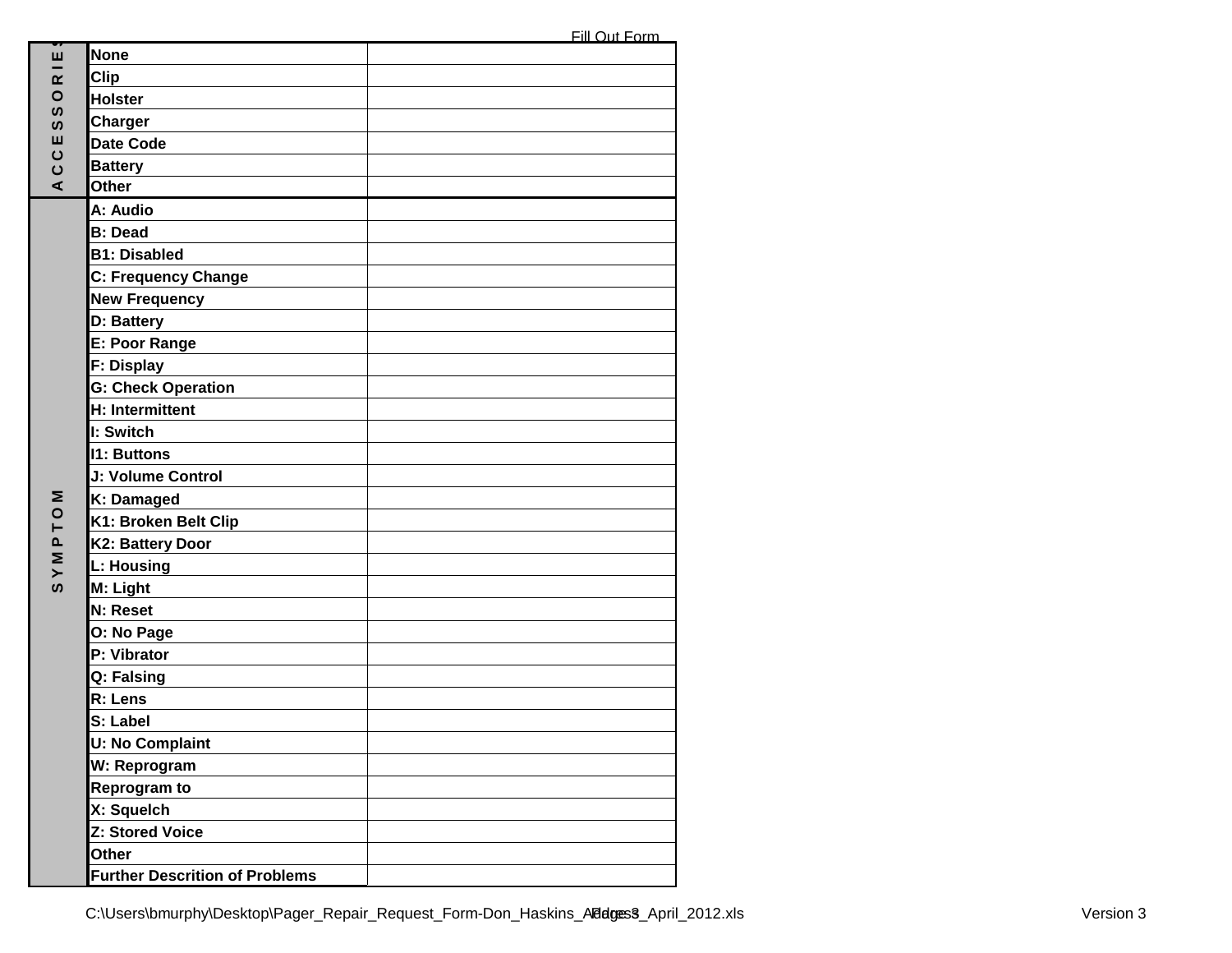Fill Out Form

|                                                        | <b>PO Number</b>                       |  |  |
|--------------------------------------------------------|----------------------------------------|--|--|
|                                                        | <b>Extended Warrnty</b>                |  |  |
| z                                                      | <b>Proof Of Purchase</b>               |  |  |
| ATIO                                                   | <b>Contract Number</b>                 |  |  |
|                                                        | <b>Bill for above contract charges</b> |  |  |
| $\overline{\mathsf{N}}$                                | <b>Flat Rate Only</b>                  |  |  |
| $\overline{\mathbf{r}}$                                | <b>T&amp;M \$ Amount not to Exceed</b> |  |  |
| $\circ$                                                | <b>Bill my Motorola Account</b>        |  |  |
| Ŧ,                                                     | Radio Repair Bank Number               |  |  |
| $\overline{C}$                                         | <b>Check Included</b>                  |  |  |
| ⋖                                                      | <b>Taxable</b>                         |  |  |
|                                                        | Non-Taxable                            |  |  |
|                                                        | <b>Bill my Credit Card</b>             |  |  |
| Form cannot be modified without prior approval from th |                                        |  |  |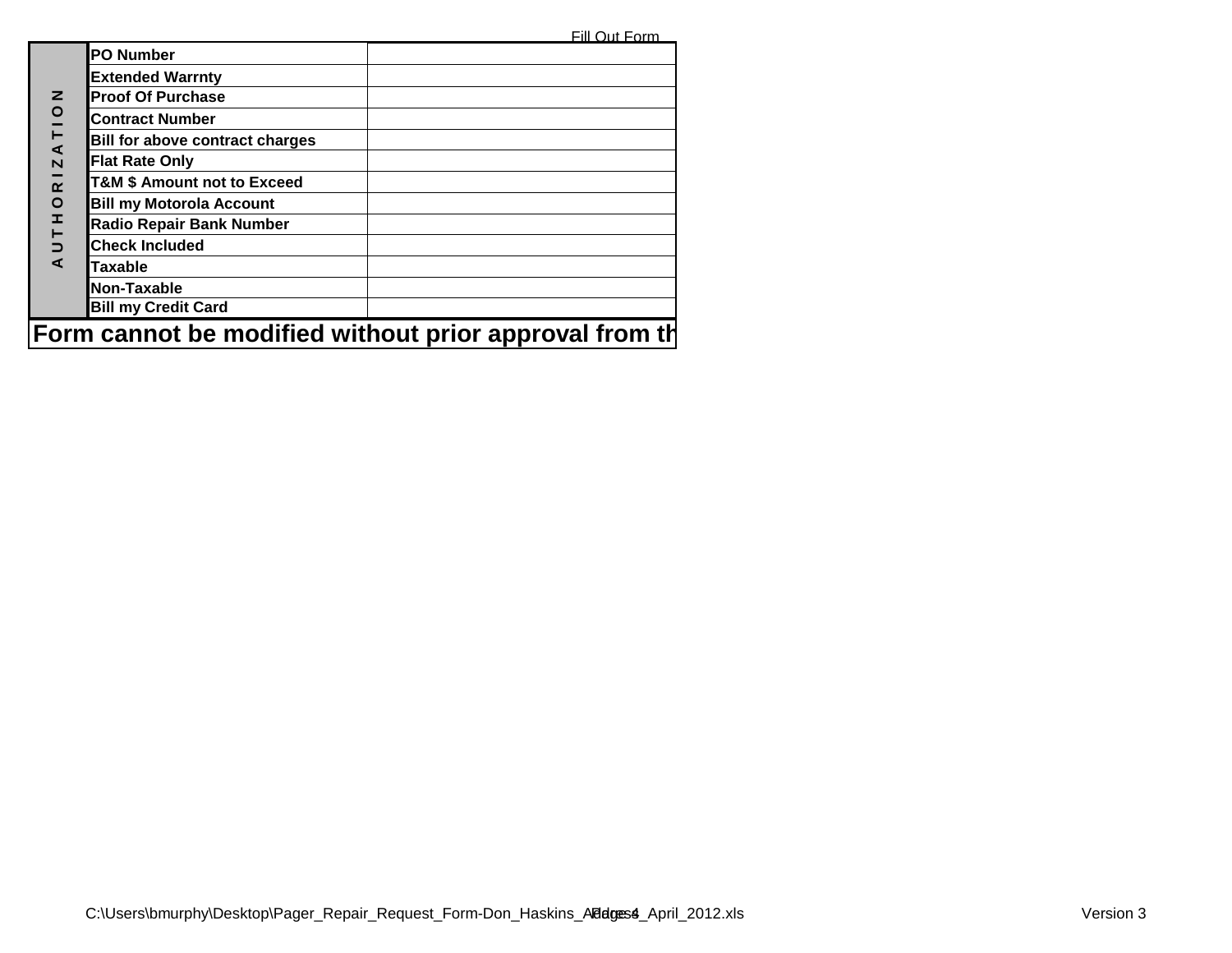| <-- Enter Customer Number if not already done                              |  |  |  |
|----------------------------------------------------------------------------|--|--|--|
| <-- Enter Customer Ship Tag if not already done                            |  |  |  |
| <-- Enter Date                                                             |  |  |  |
| <-- Enter Company Ship Name if not already done                            |  |  |  |
| <-- Enter Company Ship Address if not already done                         |  |  |  |
| <-- Enter Company Ship City, St, Zip if not already done                   |  |  |  |
| <-- Place an "X" if Contact Name is Technical                              |  |  |  |
| <-- Enter without dashes or parentheses. # will be automatically formatted |  |  |  |
| <-- Enter Contact Name                                                     |  |  |  |
| <-- Enter without dashes or parentheses. # will be automatically formatted |  |  |  |
| <-- Enter Email Address                                                    |  |  |  |
| <-- Enter Customer Bill Tag if not already done                            |  |  |  |
| <-- Will fill in automatically. Change only if different from Ship         |  |  |  |
| <-- Will fill in automatically. Change only if different from Ship         |  |  |  |
| <-- Will fill in automatically. Change only if different from Ship         |  |  |  |
| <-- Enter Model Number (USE CAPS)                                          |  |  |  |
| <-- Enter Serial Number (USE CAPS)                                         |  |  |  |
| <-- Enter GCC case number if applicable                                    |  |  |  |
| <-- Enter Cap Code if known                                                |  |  |  |
| <-- Enter Baud Rate if known                                               |  |  |  |
| <-- Enter Frequency                                                        |  |  |  |
| <-- Enter Service Provider                                                 |  |  |  |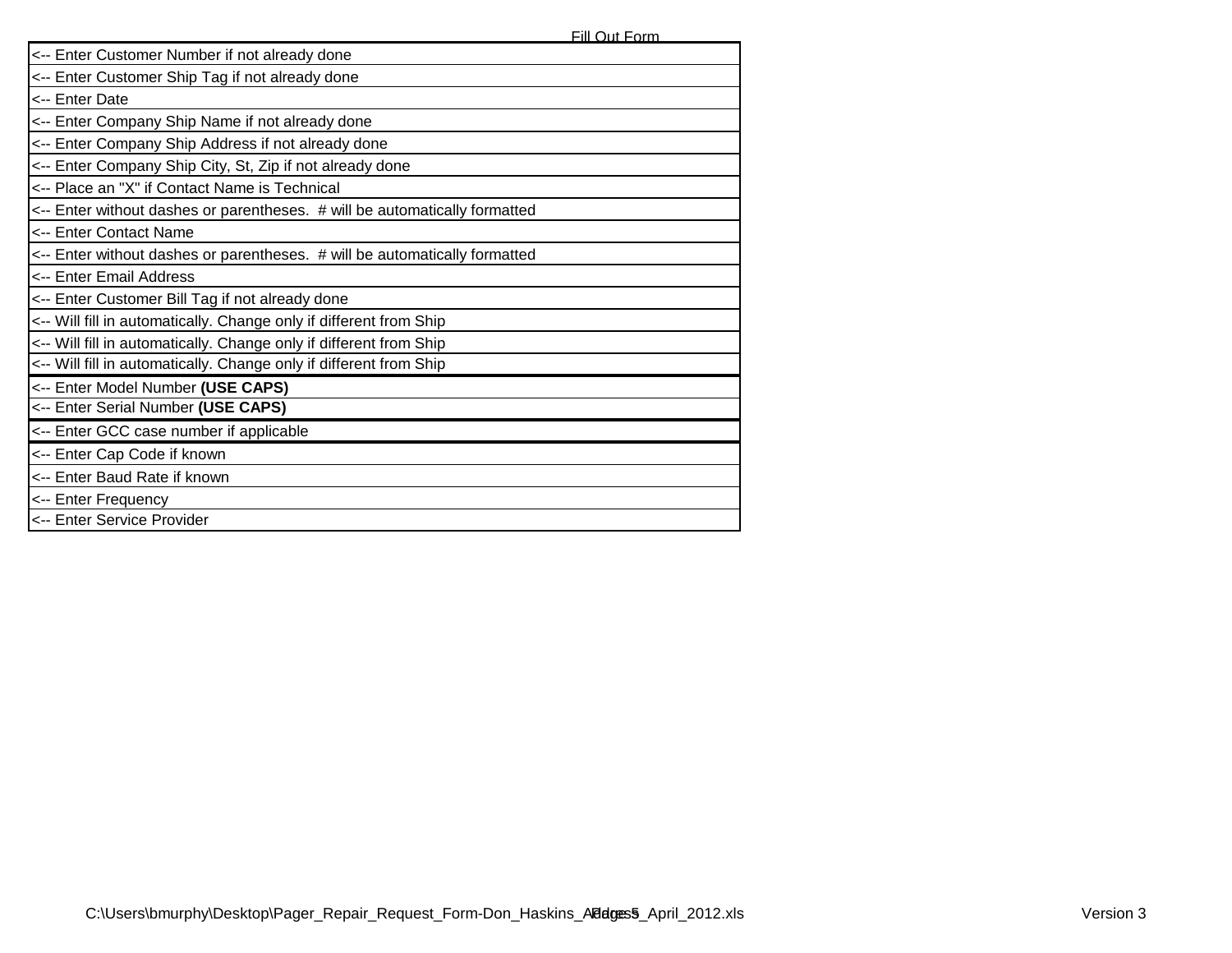| <-- Place an "X" in applicable Accessory being sent in |
|--------------------------------------------------------|
| <-- Place an "X" in applicable Accessory being sent in |
| <-- Place an "X" in applicable Accessory being sent in |
| <-- Place an "X" in applicable Accessory being sent in |
| <-- Enter Date Code of applicable Accessory            |
| <-- Place an "X" in applicable Accessory being sent in |
| <-- Place an "X" in applicable Accessory being sent in |
| <-- Place an "X" in applicable Symptom                 |
| <-- Place an "X" in applicable Symptom                 |
| <-- Place an "X" in applicable Symptom                 |
| <-- Place an "X" in applicable Symptom                 |
| <-- Enter New Frequency                                |
| <-- Place an "X" in applicable Symptom                 |
| <-- Place an "X" in applicable Symptom                 |
| <-- Place an "X" in applicable Symptom                 |
| <-- Place an "X" in applicable Symptom                 |
| <-- Place an "X" in applicable Symptom                 |
| <-- Place an "X" in applicable Symptom                 |
| <-- Place an "X" in applicable Symptom                 |
| <-- Place an "X" in applicable Symptom                 |
| <-- Place an "X" in applicable Symptom                 |
| <-- Place an "X" in applicable Symptom                 |
| <-- Place an "X" in applicable Symptom                 |
| <-- Place an "X" in applicable Symptom                 |
| <-- Place an "X" in applicable Symptom                 |
| <-- Place an "X" in applicable Symptom                 |
| <-- Place an "X" in applicable Symptom                 |
| <-- Place an "X" in applicable Symptom                 |
| <-- Place an "X" in applicable Symptom                 |
| <-- Place an "X" in applicable Symptom                 |
| <-- Place an "X" in applicable Symptom                 |
| Place an "X" in applicable Symptom                     |
| <-- Place an "X" in applicable Symptom                 |
| <-- Enter Reprogram                                    |
| <-- Place an "X" in applicable Symptom                 |
| <-- Place an "X" in applicable Symptom                 |
| <-- Enter Details                                      |
| <-- Enter Details                                      |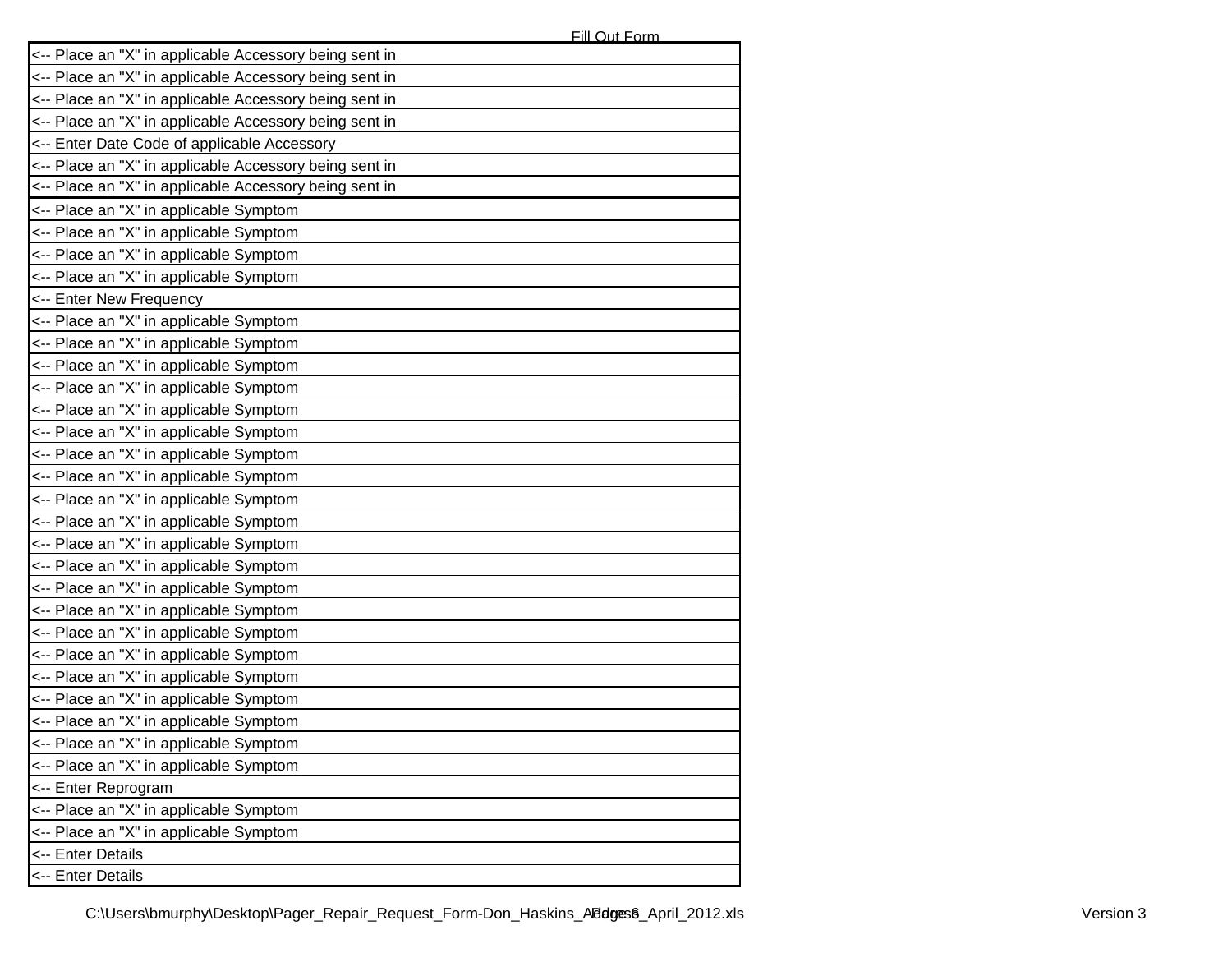Fill Out Form

| <-- Enter Purchase Order Number                                                           |
|-------------------------------------------------------------------------------------------|
| <-- Place an "X" if unit is under extended warranty                                       |
| <-- Place an "X" if unit is out of warranty and has prooof of purchase                    |
| <-- Enter exactly as is on APO                                                            |
| <-- Place an "X" if it is okay to bill you for any above contract charges                 |
| <-- Place an "X" if you approve only Flat Rate                                            |
| <-- Enter Time & Material Dollar Amount not to Exceed if Estimate only                    |
| <-- Place an "X" if you would like your Motorola account billed for repair of unit        |
| <-- Enter exactly as is on APO                                                            |
| <-- Place an "X" if check was sent in with unit                                           |
| <-- Place an "X" if taxable (for check or credit card only)                               |
| <-- Place an "X" if non-taxable (include tax exempt form) (for check or credit card only) |
| <-- Enter if you would like to charge repair to your Credit Card                          |
| le Motorola Radio Support Center.                                                         |